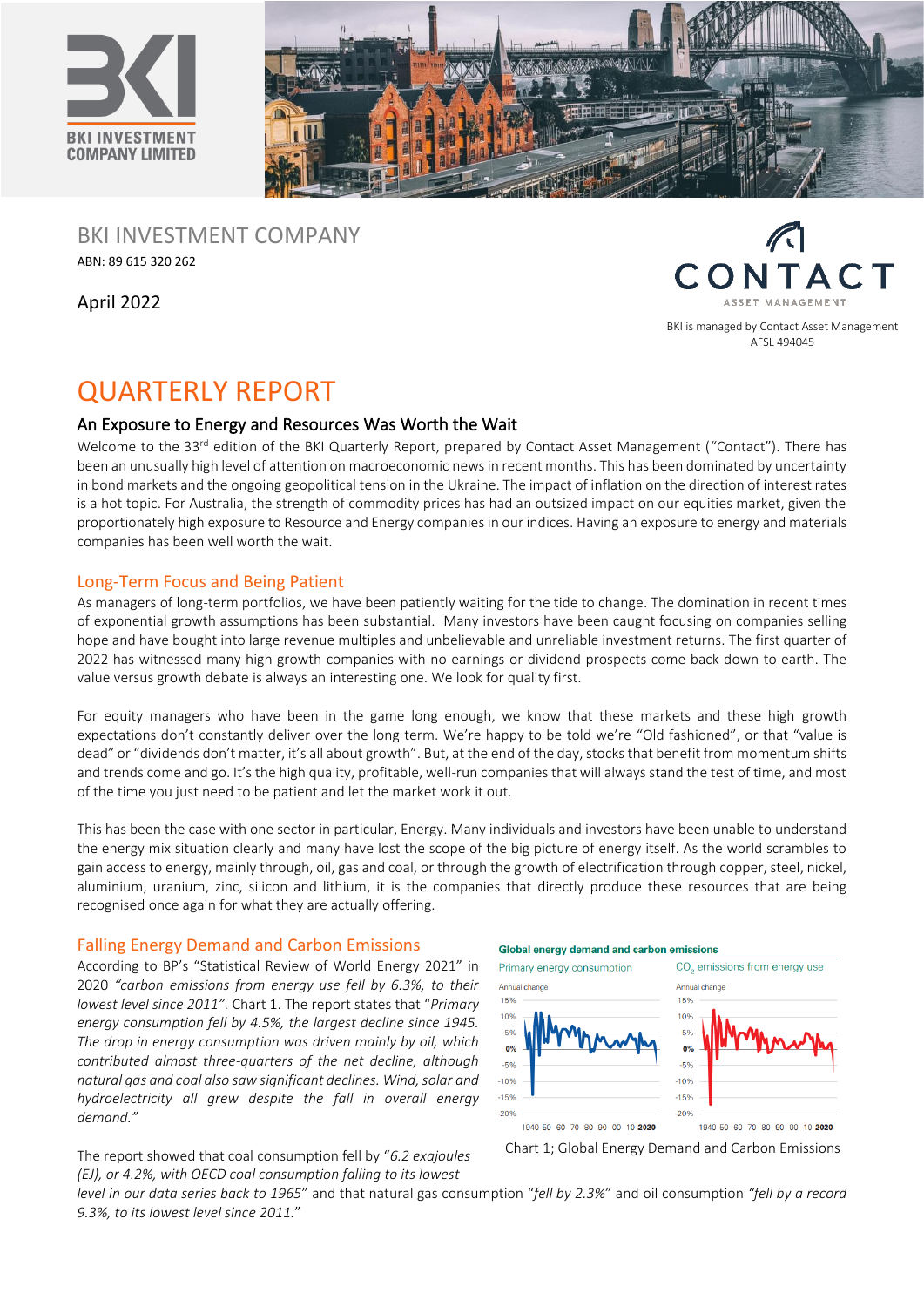

While BP's Statistical Review of World Energy, 2021, stated that coal, oil and gas consumption fell in 2020, the world continues to require these commodities to produce the energy demand needed in today's economy, Chart 2. Pleasingly, the share of renewables in total global power generation continues to increase, with wind and solar power more than doubling over the last 5 years, Chart 3. Germany's coal generation has now been equalled by wind. In the UK, coal is now only used as a backup baseload power source. Even traditional users of coal, Japan and South Korea, are significantly growing gas fired plants, investing further into nuclear and renewables all in an effort to reduce the carbon impact of electricity generation.

However, from a global point of view, removing coal in totality from the energy mix is currently impossible. The developed world has pushed heavy manufacturing to China. China has responded by building out an enormous energy base using coalfired power plants. These are long-term investments with up to a 50-year lifecycle, with many only 40% of the way through operation.

We all want to strive towards reducing global warming, however, the path of how we get there isn't as simple as switching off all oil, gas and coal generated power. The total percentage of coal used in this energy mix has reduced over the last 6 years, however it still accounts for approximately 35% of world energy consumption, Chart 4, and that total consumption requirement is growing significantly.



It is also important to point out that the outcome of falling carbon emissions in 2020 was assisted in a pullback in total energy consumption brought about by a slowdown of economic activity across the world during COVID-19. BP's Statistical Review of World Energy, 2021, states *"The two elements combining to produce the near-record decline in carbon emissions – the falls in energy demand and in the carbon intensity of the energy mix – can be largely traced back to the unprecedented decline in oil demand triggered by the lockdowns. This suggests that as lockdowns around the world are eased and economic activity begins to recover, there is a significant risk that last year's fall in carbon emissions will be reversed. Indeed, the IEA recently estimated that the level of carbon emissions last December was already back above pre-crisis levels."*

Oil, gas and coal markets were challenged in 2020 by an immediate global lockdown. This caused many in the market to believe it was caused by the energy transition gathering pace. However, as we've seen the world reopen and demand return, prices have exploded as power generators globally needed to react to the significant lift once again in world energy consumption.

# A Commodity Supply/Demand Imbalance

We are seeing a commodity supply/demand imbalance like never before. On the supply side, in addition to global lockdowns and reduced energy and manufacturing requirements, there were other short-term issues at play such as China being unable to acquire coal from Australia due to an import ban. Other disruptions included the reduced export quantities of major coal producers in Indonesia, South Africa and Russia, all impacted pricing.

However, as the world economy was recovering from COVID-19, the supply/demand imbalance in commodities flipped and flipped quickly. In the last quarter of 2020 and into 2021, many parts of the world began to figure out that energy and metals demand was far outstripping that of supply and prices began to move. As can be seen in Table 1 from 1<sup>st</sup> September 2020 to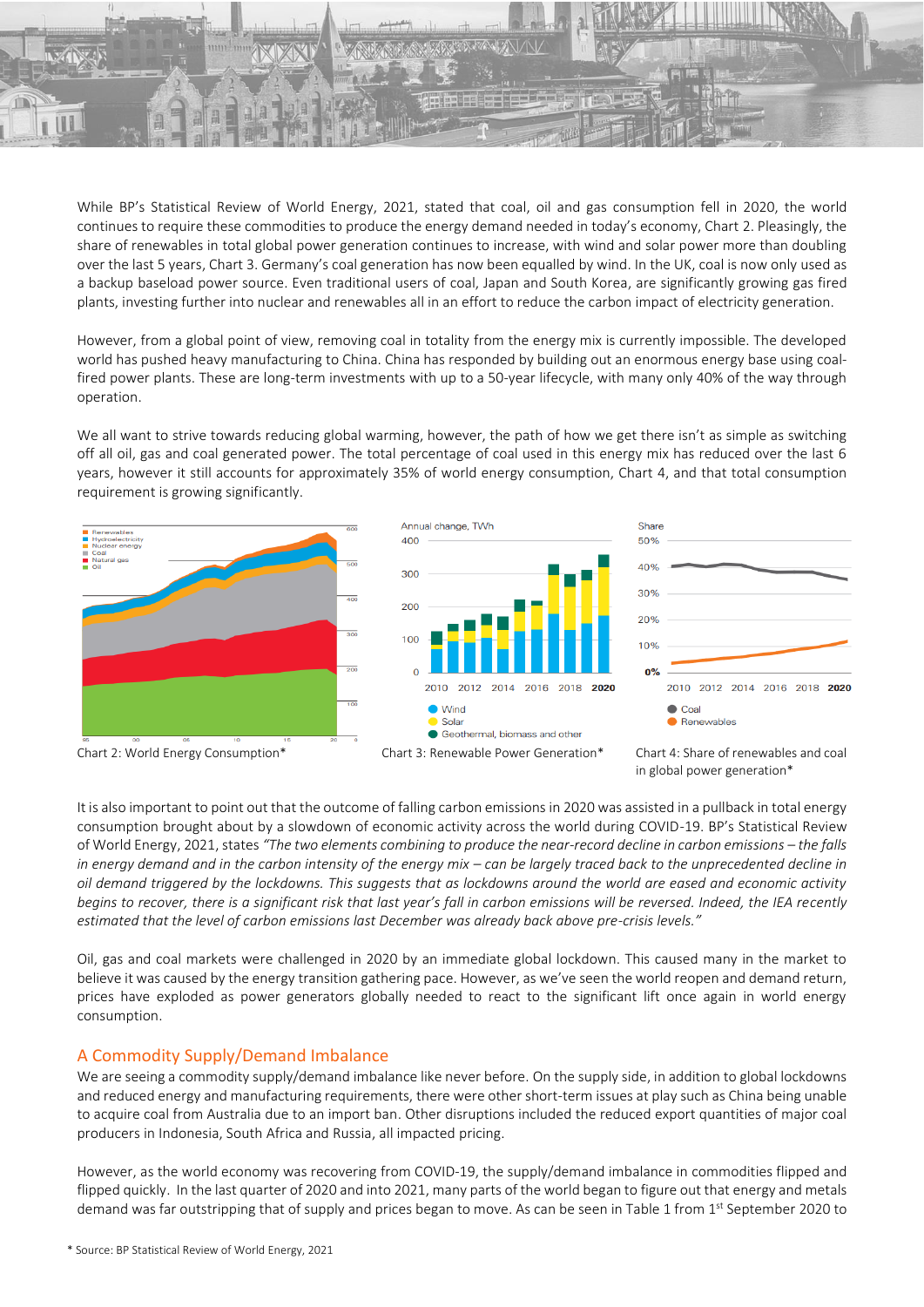31st December 2021, Crude Oil (Brent) increased 67%, Thermal Coal (Newcastle) increased 236% and LNG (Japan/Korea Marker) increased 374%.

| Commodity                | 1 September 2020 | 31 December 2021 |
|--------------------------|------------------|------------------|
| Crude Oil (Brent)        | 546/bbl          | 577/bbl          |
| Thermal Coal (Newcastle) | \$50.6/t\$       | \$170/t          |
| LNG (Japan/Korea Marker) | \$4.30/mmbtu     | \$20.40/mmbtu    |

Table 1; Source: Factset

Since the Russian invasion of Ukraine, this imbalance has escalated rapidly. Russian commodities that would have typically been exported across the world are now being put on hold with some product being diverted to India and China, but most being unsold on the global market without an end user in sight.

This event has forced developed nations to scramble to access traditional energy inputs, oil, gas and coal. From the period 1<sup>st</sup> January 2022 to 31<sup>st</sup> March 2022, as seen in Table 2, we have seen a further jump in prices with Crude Oil (Brent) increasing a further 40%, Thermal Coal (Newcastle) increasing a further 52% and LNG (Japan/Korea Marker) increasing a further 67%.

| Commodity                | 1 September 2020 | 31 December 2021 | 31 March 2022 |
|--------------------------|------------------|------------------|---------------|
| Crude Oil (Brent)        | \$46/bbl         | 577/bbl          | \$108/bbl     |
| Thermal Coal (Newcastle) | \$50.6/t         | \$170/t          | \$259/t       |
| LNG (Japan/Korea Marker) | \$4.30/mmbtu     | \$20.40/mmbtu    | \$34.10/mmbtu |

Table 2; Source: Factset

In soft commodities, the war has created the same scenario. Russia and Ukraine are net exporters of agricultural products. They rank amongst the top global exporters of wheat, maize, canola and sunflower seeds & oil. In 2021 Russia also ranked as the world's number one exporter of nitrogen fertilizers and the second in supply of potassic and phosphorous fertilizers.

This places both countries among the most important producers of agricultural commodities in the world. The war has disrupted Russia's and Ukraine's planting and harvest seasons, destroyed fields, infrastructure and has seen significant shipping disruptions from the Black Sea. This has resulted in the wheat price over the last 3 months jump 29%, Chart 5, and the Canola price jump 18%, Chart 6.





\*Delivered Wheat bid prices, all grades, Adelaide; Cargill Australia. # Delivered Canola bid prices, all grades, Geelong; Cargill Australia.

## Energy Mix – Balancing Energy Transition and Global Consumption

The increased demand of energy across the globe at the end of 2021 and now into 2022 has been a great sign that the world economy is recovering from COVID-19. However, the surge in coal, oil and gas prices to ensure this energy demand was physically delivered is a reminder of how the energy mix continues to rely heavily on fossil fuels. Global energy consumption totalled 556 exajoules in 2020, and oil, coal and natural gas accounted for 31%, 27% and 25% of the total respectively, adding up to more than 80% of the total energy used.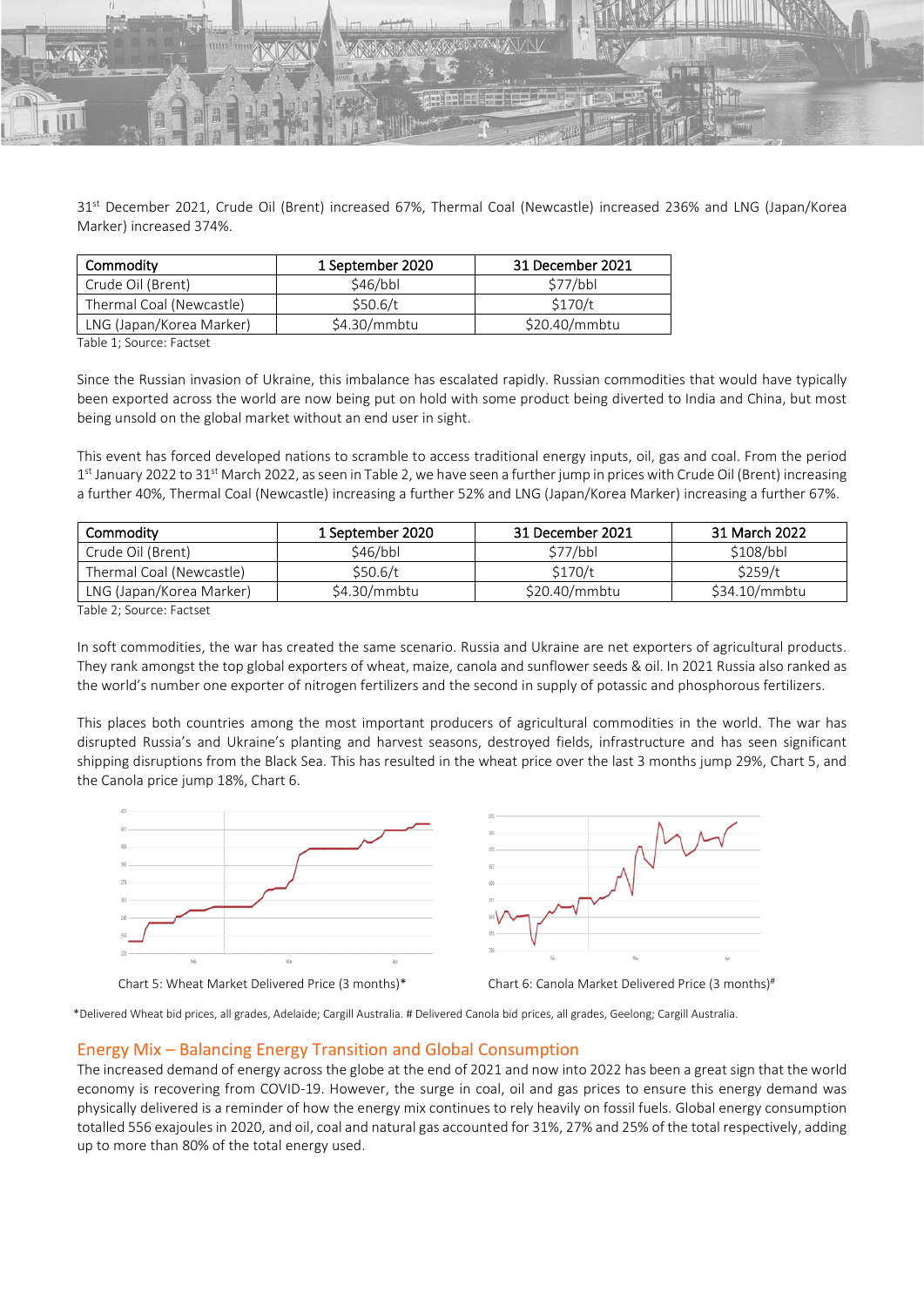

Most of this energy produced is required for China and India. The significant economic growth in China over the last 20 years, and the continual expansion of electrification in India have been based on energy produced from coal fired power plants. Due to this significant demand in China, Chart 7, and India, Chart 8, the globe has more than doubled its coal-fired capacity since the year 2000. In 2020 alone, coal generated over 60% of electricity in China and over 70% in India.



In addition to the high demands of oil, gas and coal to continue its delivery of affordable baseload power used in a world where we now require more electrification than ever before, we must also accept that there are many metals and minerals that are also essential inputs for the hardware being used in the process of energy transition and decarbonisation. As BHP's Dr Huw McKay, Vice President, Market Analysis & Economics wrote about in the recent publication Pathways to decarbonisation: episode 5: the energy transition dilemma. *"Rising standards of living and population growth point to increasing resource consumption based on traditional drivers. Modern life is fundamentally dependent on the metals, energy and chemicals that the natural resources sector provides, which need to be supplied sustainably, affordably and at scale."*

Dr Huw McKay went on to say, *"There will be no energy transition without a very large increase in the production of critical minerals". "The resources industry must not only continue to service demand based on traditional drivers in order to support sustainable development goals: it must also provide the material building blocks of the hardware required to radically reconstitute how we produce energy and use land. Whether the nickel used in electric batteries; the uranium needed to power zero operational carbon emissions nuclear reactors; the steel used in wind turbines; the potash required to boost agricultural yield for biofuels and conserve land for afforestation; the silver and silicon used in solar panels; or the copper that will enable the electrification megatrend at large, the products produced by this industry will only grow in importance to the world."*

With this background, over the last 6 months we've seen significant growth in global energy consumption and electrification, coupled with limited supply of oil, gas, coal, copper, steel, nickel, aluminium, uranium, zinc, silicon and lithium we have a situation where many investment opportunities have presented themselves. These opportunities have created and will continue to create long-term wealth for the patient investor.

# Taking a Closer Look - Exposure to Energy and Resources

BKI has been a beneficiary of the recent strength in commodity prices, and we are in the "stronger for longer" camp regarding the outlook. Collectively BKI has a 25.9% weighting towards the energy and materials sectors, including:

| Portfolio Weighting | Company              | <b>Commodity Exposure</b>                     |
|---------------------|----------------------|-----------------------------------------------|
| 10.2%               | <b>BHP Group</b>     | Oil, Gas, Coal, Copper, Iron Ore, Nickel      |
| 7.0%                | <b>APA Group</b>     | Gas, Solar, Wind                              |
| 3.3%                | New Hope Corporation | Coal, Oil, Gas                                |
| 2.8%                | Woodside Petroleum   | Oil. Gas                                      |
| 2.6%                | <b>Rio Tinto</b>     | Iron Ore, Aluminium, Copper, Borates, Lithium |

## BHP Group (BHP)

Company Statement - *"Our products help build a better, clearer future. What we produce is essential for the world to continue to grow and many of our products will help make the transition to cleaner energy possible."* 

Business Description - BHP Group was founded in 1851 and operates as a resources company in Australia and across the globe. It operates through Petroleum, Copper, Iron Ore, and Coal segments. The company engages in the exploration, development, and production of oil and gas properties, and mining of copper, silver, zinc, molybdenum, uranium, gold, iron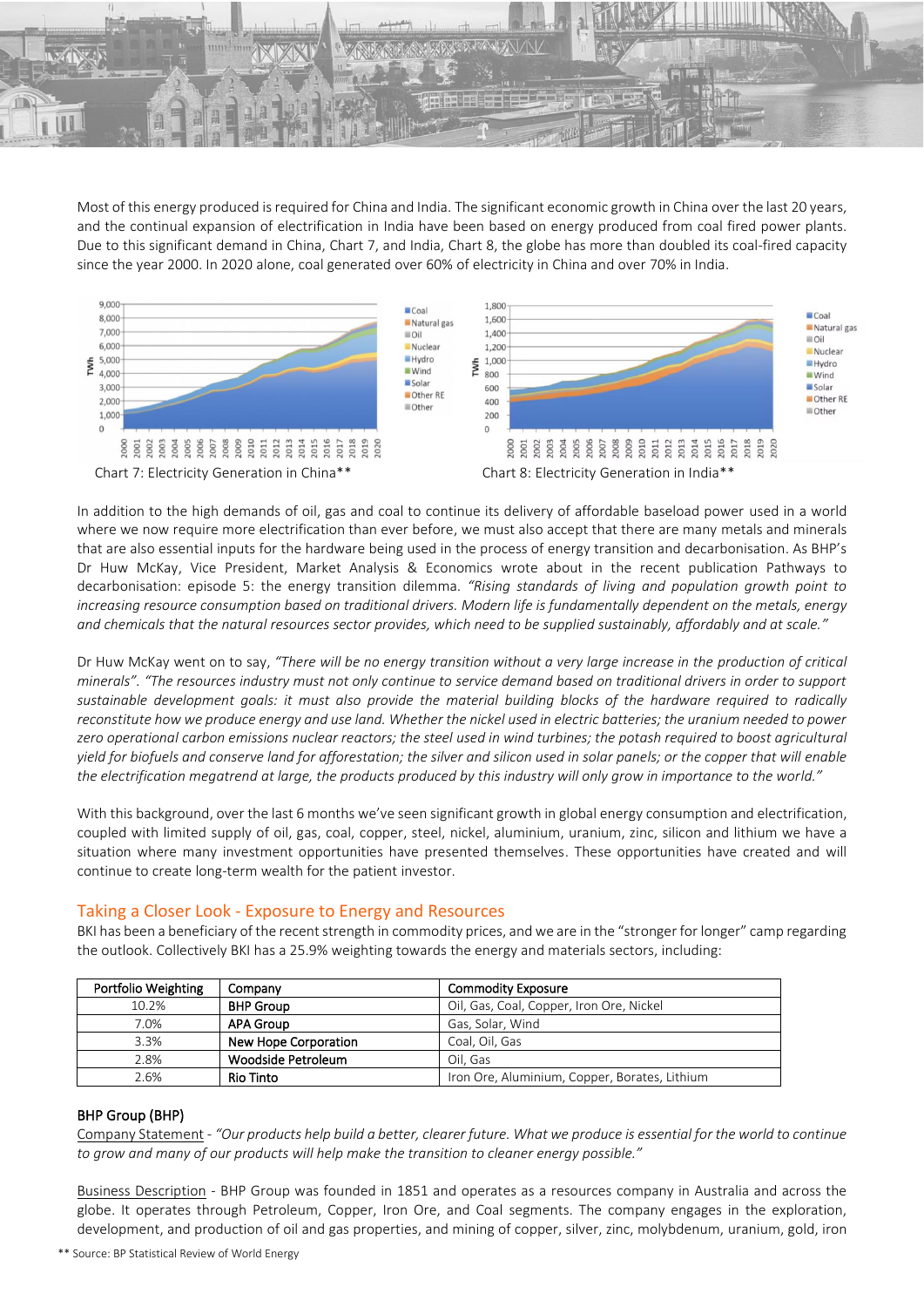ore, and metallurgical and energy coal. It is also involved in mining, smelting, and refining of nickel; and potash development activities.

MSCI ESG Ratings - BHP has been recently upgraded to 'A' from 'BBB'. The latest MSCI ESG Ratings report states that BHP has strong governance, labour management and business ethics practices. BHP also continues to lead peers in its safety management programs and performance.





Contact View - Contact continues to rate BHP highly as a world class, diversified resource company. We have continued to add to the position over the last year as operating cost forecasts have stabilised and BHP continues to benefit from scale and diversification into Potash and Nickel. Asset sales are being completed with the Petroleum demerger and Thermal Coal divestment. With BHP increasing guidance on their debt target range to between US\$5b and US\$15b at their half year result in February, they will continue to have a very strong balance sheet with average gearing over the next 3 years of 16%. Contact forecasts a grossed-up yield of between 8% and 12% p.a. over the next 3 years for BHP.

#### APA Group (APA)

Company Statement - *"We are a leading energy infrastructure business. Our purpose is to strengthen communities through responsible energy. We are listed on the Australian Securities Exchange (ASX) and own and/or operate a \$21 billion portfolio of gas, electricity, solar and wind assets around Australia. With a vision to be world class in energy solutions, at APA we are Always Powering Ahead."* 

Business Description - APA develops, owns, and operates natural gas transportation and energy infrastructure in Australia through three segments: Energy Infrastructure, Asset Management, and Energy Investments. It operates natural gas pipelines, gas storage, gas processing, gas compression, electricity transmission, electricity interconnectors, and renewable and gas fired power generation assets; and operates solar farms and wind farms. APA has interests in 15,000km's of gas transmission pipelines; 25,700km's of gas mains and pipelines; and 1.4m gas consumer connections.

MSCI ESG Ratings- APA has had an unchanged 'AAA' rating for the past 5 years. The highest possible rating. The latest MSCI ESG Ratings Report states that APA continues to display strong ethics, governance and health and safety. APA also scores very well in biodiversity and land use.



Contact View - Contact considers APA to be a high-quality business with an excellent market share position in Australia with scope to grow domestically and abroad. The business is well managed. Contact expects APA to offer a growing distribution stream and offers an attractive total return profile with valuation upside. APA is expected to continue to deliver between 3% and 5% Revenue growth in future years maintaining a 78% EBITDA margin. Distributions are paid out of Free Cash Flow with forecasts linked to the long run growth trend.

#### New Hope Corporation (NHC)

Company Statement - *"An Australian owned and operated company, supporting local communities for almost 60 years. Our continued growth is founded on a long-term commitment to our employees and disciplined management, alongside a proactive approach to the environment, community and social responsibility."* 

Business Description - Founded in the 1960's, NHC explores, develops, produces, and processes coal, and oil and gas properties. The company holdsinterests in two open-cut coal mines that produce thermal coal, which include the New Acland project located in Queensland; and the Bengalla mine situated in the Hunter Valley region of New South Wales. It also holds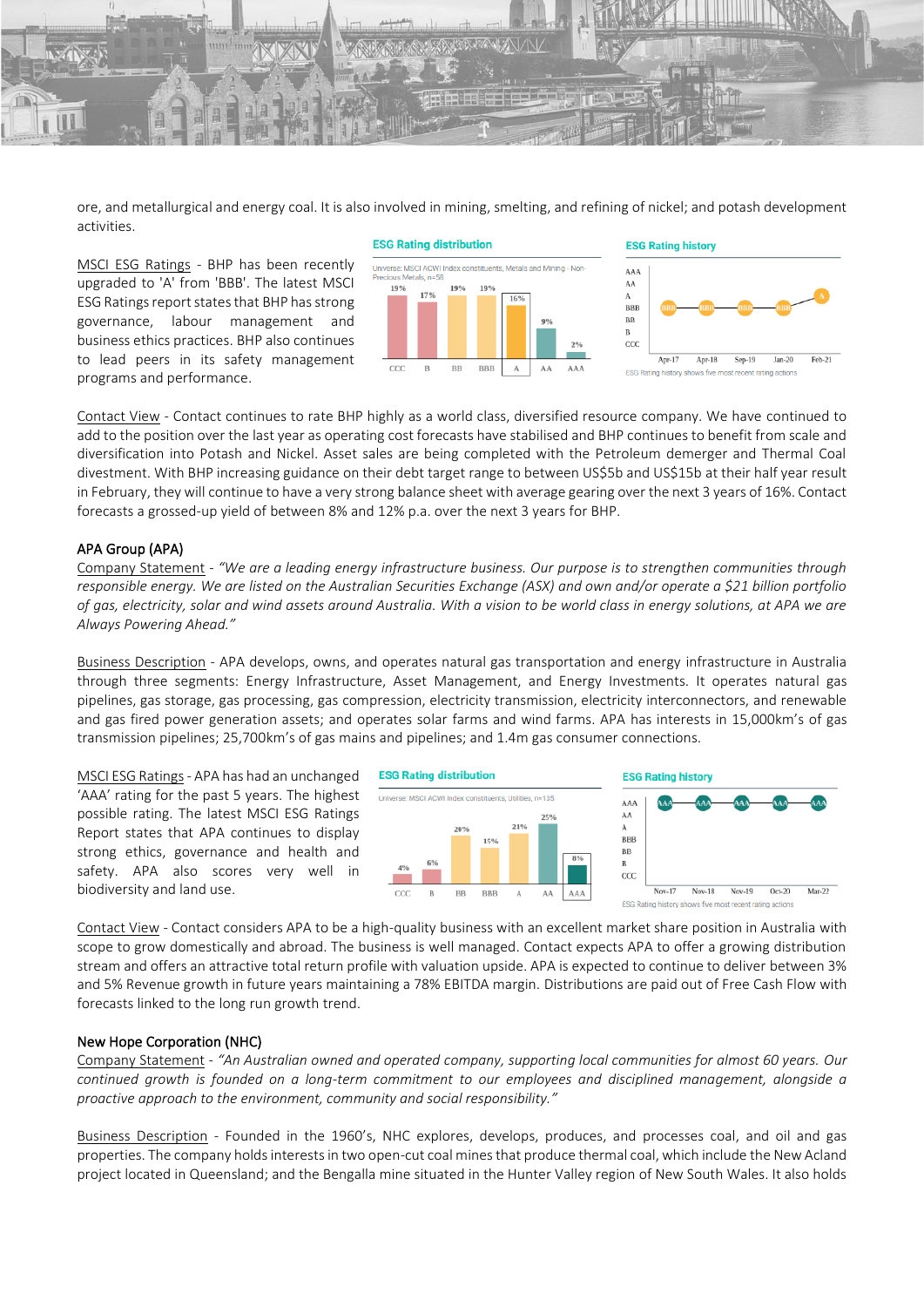

oil-producing acreage in the Cooper-Eromanga Basin. In addition, the company engages in farming, grazing, and land management activities; port operations; and logistics and marketing.

MSCI ESG Ratings - NHC has been recently upgraded to 'BBB' from 'BB'. The latest MSCI ESG Ratings report states that NHC has displayed strong governance and labour management. MSCI's updated assessment indicates improvements in NHC's community engagement programs and policies.



Contact View – The market has recently upgraded valuations to NHC based on thermal coal price assumptions both on a short-term and longer-term basis. These upgrades have seen a significant lift to EPS and dividend assumptions. NHC is in a strong financial position with the market expecting net cash to be approximately \$700m by FY23. Consensus forecasts are now showing a grossed-up dividend yield, including special dividends, of between 9% and 20% through to FY24.

#### Woodside Petroleum (WPL)

Company Statement - *"A better tomorrow needs action today so we're delivering energy that's cleaner, cheaper and reliable. Woodside led the development of the LNG industry in Australia and is applying this same pioneering spirit to solving future energy challenges. Our operations are focused on safety, reliability, efficiency and environmental performance."* 

Business Description - Founded in 1954 and headquartered in Perth, Australia, WPL engages in exploration evaluation development, production, marketing, and the sale of hydrocarbons into the international market. The company produces liquefied natural gas, pipeline natural gas, condensate, liquefied petroleum gas, and crude oil. It holds interests in the Greater Browse, Greater Sunrise, Greater Pluto, Greater Exmouth, North-West Shelf, Wheatstone, Julimar-Brunello, Canada, Senegal, Greater Scarborough, and Myanmar projects.

MSCI ESG Ratings - WPL has maintained a 'AAA' rating. MSCI states that WPL's policies and practices for managing ESG risks appear to be stronger than those of peers, as evidenced by strong performance on all ESG parameters assessed for the oil and gas exploration and production industry.



Contact View – Contact has recently upgraded WPL's share price valuations and earnings forecasts, reflecting the current project profile and steadier commodity prices. Contact is also positive on the upcoming merger between WPL and BHP Petroleum, expected to deliver an estimated \$400m in annual synergies, and strengthen WPL's balance sheet, enabling them to progress future growth options. WPL's dividend yield trajectory and large franking balance are also very attractive.

With the all-stock merger of WPL and BHP Petroleum, WPL will seek shareholder approval for the transaction on 19 May 2022. The target implementation date is now set for 1 June 2022 for the distribution of new WPL shares to BHP shareholders.

#### Rio Tinto (RIO)

Company Statement - *"We produce materials essential to human progress. Our materials are essential for the low-carbon transition. We are putting the low carbon transition at the heart of our business strategy."* 

Business Description - RIO was founded in 1873 and engages in exploring and processing mineral resources worldwide. The company offers aluminium, copper, diamonds, gold, borates, titanium dioxide, salt, iron ore, and lithium. It also owns and operates open pit and underground mines, mills, refineries, smelters, power stations, and research and service facilities.